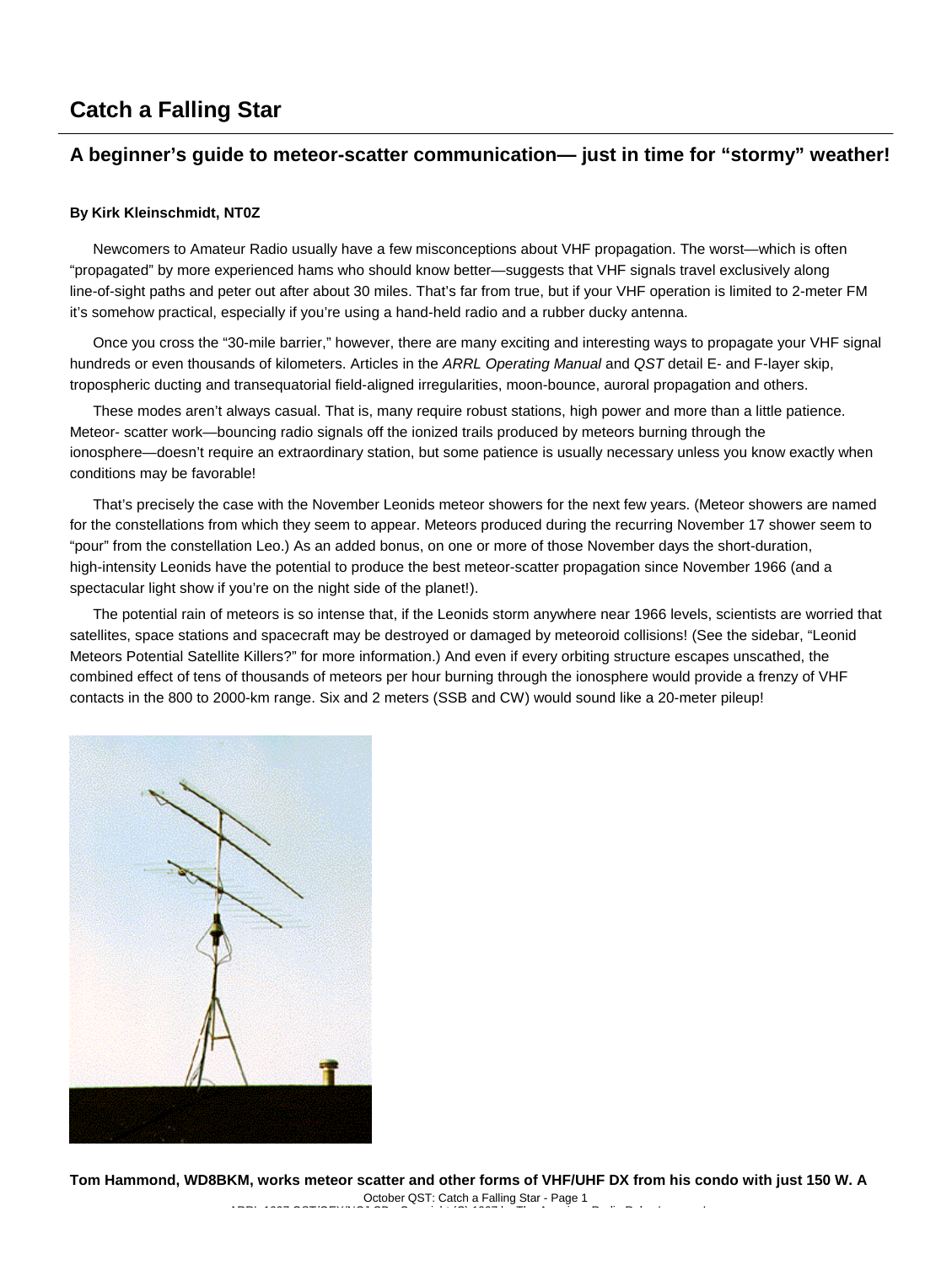**tripod on the roof supports 2 meter, 70 cm and 23 cm beam antennas. They're light enough for a small, inexpensive TV rotator to handle. See his article "Hooked on Meteors" in the May 1995** *QST***, page 74.**

## **Meteors and Comets = Meteor Scatter = Radio Fun**

Although the origin of meteors was once a mystery, scientists now know that meteor showers are produced when the Earth plows through the orbiting debris streams left by passing comets (known and otherwise). The debris, mostly dust and other small particles, burns up as it speeds through the atmosphere.

Although the Earth is continually running into "random debris" in its orbit of the Sun, meteor showers are recurring events, that is, the Earth encounters certain debris streams at about the same time each year. **Table 1** lists the major annual showers and their characteristics. There are dozens of minor showers that aren't listed.

#### **Table 1—Major Meteor Showers**

| Name         | Peak Date | <b>Approx Rate</b><br>(per hour) | <b>Best Path</b> | Local Time           |
|--------------|-----------|----------------------------------|------------------|----------------------|
| Quandrantids | Jan $3-4$ | 40-150                           | NE to SW         | 1300-1500, 0500-0700 |
| Eta Aguarids | May 4-5   | $10 - 40$                        | NE to SW         | 0500-1100            |
|              |           |                                  | E to W           |                      |
| Arietids     | Jun 7     | 60                               | N to S           | 0600-0700, 1300-1400 |
| Perseids     | Aug 12    | 50-100                           | NE to SW         | 0100-0300, 0900-1100 |
| Orionids     | Oct 22    | 10-70                            | NE to SW         | 0100-0300            |
|              |           |                                  | N to S           | 0700-0900            |
| Geminids     | Dec 13-14 | 50-80                            | N to S           | 0500-0700, 2200-2400 |

Nighttime observers see falling stars whiz across the sky. To the human eye, meteors speed by in an instant and disappear. To radio signals, however, the "corridor" left by the bullet-like passing is a long reflective trail of ionized particles. In the most basic sense, Earthbound stations that can "see" the ionized trail can communicate with each other by bouncing radio signals off the ionized corridor, which "scatters" them in many directions.

### **Frequencies, Physics and Geometry**

Meteor-scatter contacts take place mostly on 10, 6 and 2 meters between stations 500 to 2300 km apart. Faster, larger meteors produce more intense, longer-lasting trails and better propagation paths. Slower, smaller particles produce little or no ionization/propagation.

For two stations to communicate via meteor scatter, a meteor(s) must pass through the ionosphere in a useful direction and at mutually visible elevations. The best directions are tangent to the straight-line path between the stations; the best elevations are 45 degrees or less (but still above the horizon!). See **Figure 1**.



October QST: Catch a Falling Star - Page 2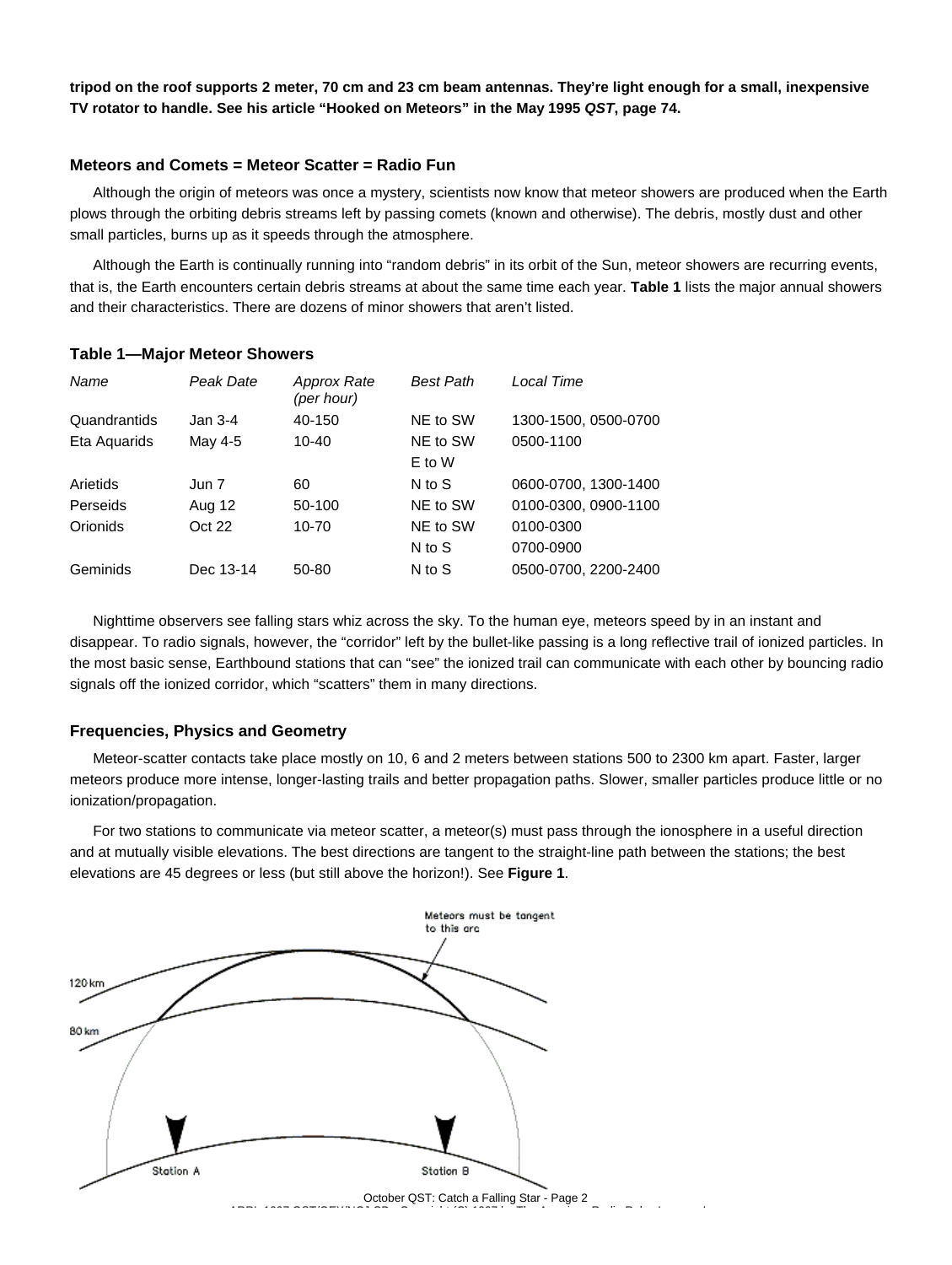# **Figure 1—To support effective meteor-scatter communications, incoming meteors must produce ionized trails that are tangent to the straight-line path between the two stations and at useful elevations (altitudes).**

The trail left by a typical meteor reflects radio waves from a few seconds to a few minutes, depending on the size and speed of the meteor itself, the frequency of the radio signal, and several other factors. At 28 and 50 MHz, an active meteor can sustain propagation for 30 seconds to several minutes. At 2 meters, the same meteor burst will allow communication for only a few seconds to a minute. (At UHF, where some meteor-scatter contacts are completed, a typical meteor reflects radio energy for less than a second!)

Meteor-scatter signals suddenly appear out of a dead band, persist for a short time, then disappear! The effect can be quite eerie! During a meteor shower, when several overlapping ionized trails may be reflecting radio waves at any one time, communications are possible for several minutes to several hours.

Armed with this new knowledge, it's easy to see why meteor-scatter ops are so excited about a potential Leonids storm. During a typical (good) meteor shower, 60 to 80 meteors blaze across the sky each hour. During the November 1966 Leonids storm, scientists put the *zenith hourly rate* (ZHR) at 150,000 meteors per hour—pileup central! (ZHR is the number of meteors an observer could count in a one hour period under optimal viewing conditions.) See **Table 2** for a list of expected Leonid peak times.

# **Table 2—Predicted Leonid Shower Peak Times**

*Year Center of Predicted Peak Periods* 1997 Nov 17, 1100 UTC 1998 Nov 17, 1702 UTC 1999 Nov 17, 2302 UTC 2000 Nov 17, 0517 UTC 2001 Nov 17, 1117 UTC 2002 Nov 17, 1731 UTC 2003 Nov 17, 2359 UTC

Note: These times assume that storms in the late 1990s will occur near the same solar longitude as the 1966 storm. The years 1998-2000 are most likely to show storm activity at some level, while 1997 and 2001-2003 are likely to show enhanced activity. Table courtesy of Peter Brown, University of Western Ontario.

# **Setting up Your Station**

Although 2 meters is the workhorse band for many experienced meteor-scatter operators, the best bands for beginners are 10 and 6 meters. Station requirements are more modest and openings last longer and are more consistent.

Meteor-scatter contacts are made with dipole, vertical and even mobile antennas, especially on 10 and 6 meters, but some type of directional antenna is a practical necessity. On 10 and 6 meters, 50 to 100 W and a three-element Yagi produce solid results. On 2 meters, where the action is a bit more frantic, 150 W and a 10-element beam should do nicely.

If your station puts out less power, start on 10 and 6 meters before trying your hand at higher frequencies. A higher-gain directional antenna may offset reduced output power. Experimentation is the key!

In North America, most meteor-scatter work is done on SSB, although there is some activity on CW. In Europe, high-speed CW contacts are the norm (200 to 400 WPM). Ops on each end use tape recorders or computers to transmit high-speed messages during the short meteor bursts.

# **Working the Meteors**

There are no special procedures for 10-meter meteor-scatter work. At this relatively low frequency, ionization trails usually persist long enough to allow conventional, brief contacts. Limit your transmissions to a few seconds. During meteor showers, Leonids and otherwise, try calling "CQ scatter" just above (and or below) 28.5 MHz. Aim your antenna in the direction you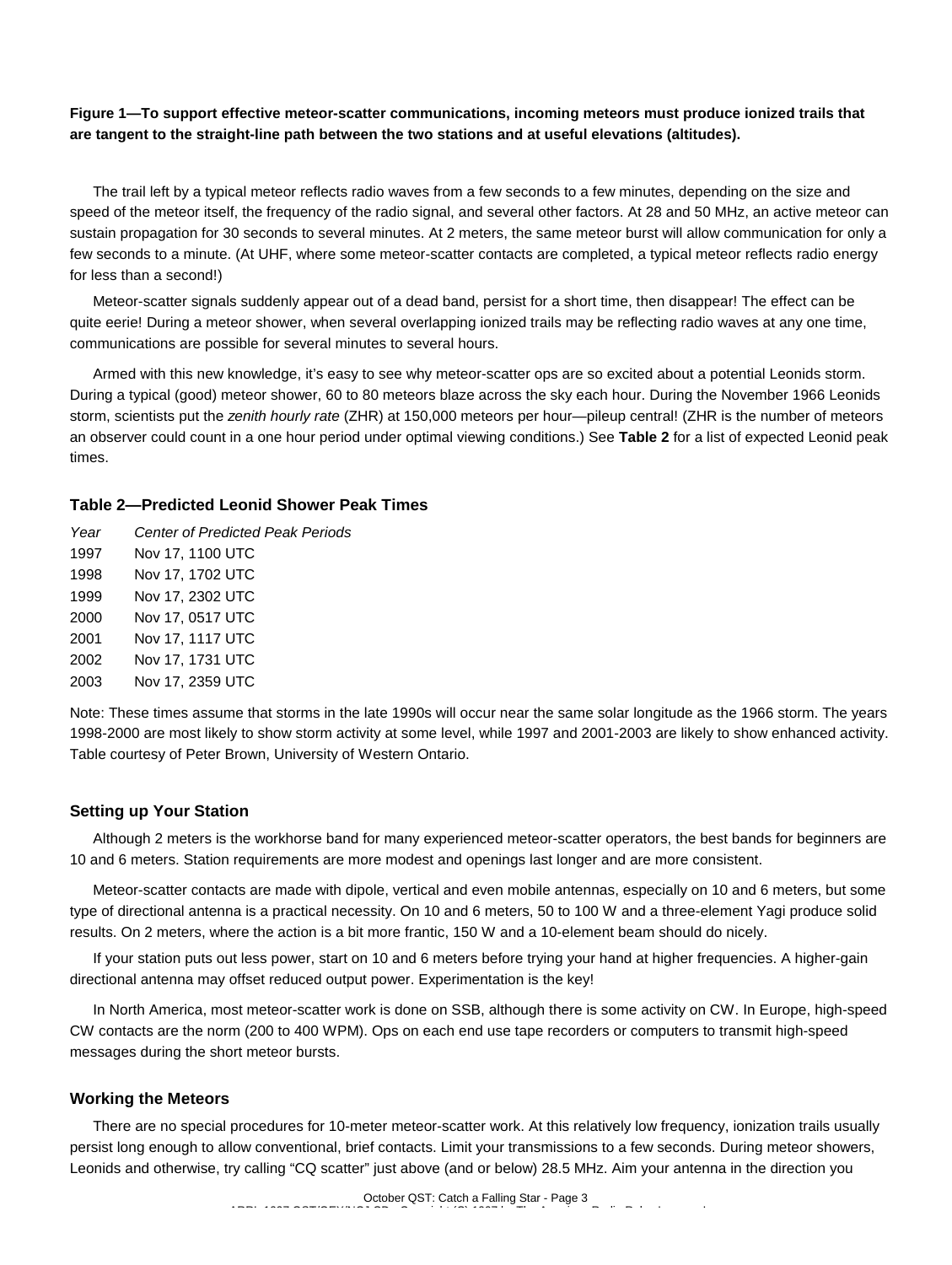hope to make contacts.

On 6 meters, activity usually starts at 50.130 MHz and moves up, with many operators listening around 50.200 MHz. Contacts are fast, so stay awake! On 2 meters and above, most meteor-scatter work is accomplished via schedules, where each station transmits and receives in 15-second intervals. This technique is detailed in Chapter 12 of the *ARRL Operating Manual*. Most activity can be found between 144.175 and 144.225 MHz.

During peak shower periods on 6 and 2 meters, call CQ for a few seconds and then listen for a few seconds. "CQ CQ CQ scatter NT0Z NT0Z break"—spoken without pausing for syllables—is what's needed to accommodate openings that may last only a few seconds! A quick reply might be "NT0Z W3EP W3EP break."

Contacts are complete when call signs and one other piece of information (grid locator or state) is exchanged and acknowledged by "rogers." Repeats are often required. Keep your transmissions short and stay with a station until a full exchange of information is made.

#### **Get Started with the "Weekend Mornings" Gang**

To get your feet wet, the "weekend meteor-scatter watering hole" offers excellent contact opportunities on a consistent basis. Every Saturday and Sunday morning from dawn to about 9 AM local time—prime time for meteors—scatter enthusiasts work 6 meters for fun. You should, too! There are plenty of contacts to be made year-round.

Although activity increases during shower periods, the Earth sweeps up thousands of meteors each day. The morning hours are usually the best for meteor-scatter work because the velocity of the Earth's rotation increases the effective velocity of inbound meteors (conversely, the evening hours around 9 PM local time, when the Earth is rotating away from incoming meteors, are usually the worst). See **Figure 2**. As shown in **Figure 3**, June, July and August are the best months for Saturday and Sunday morning sessions (and meteor work in general).



**Figure 2—Average daily meteor rates (relative) by the hour.**



**Figure 3—Sporadic meteor rates by season.**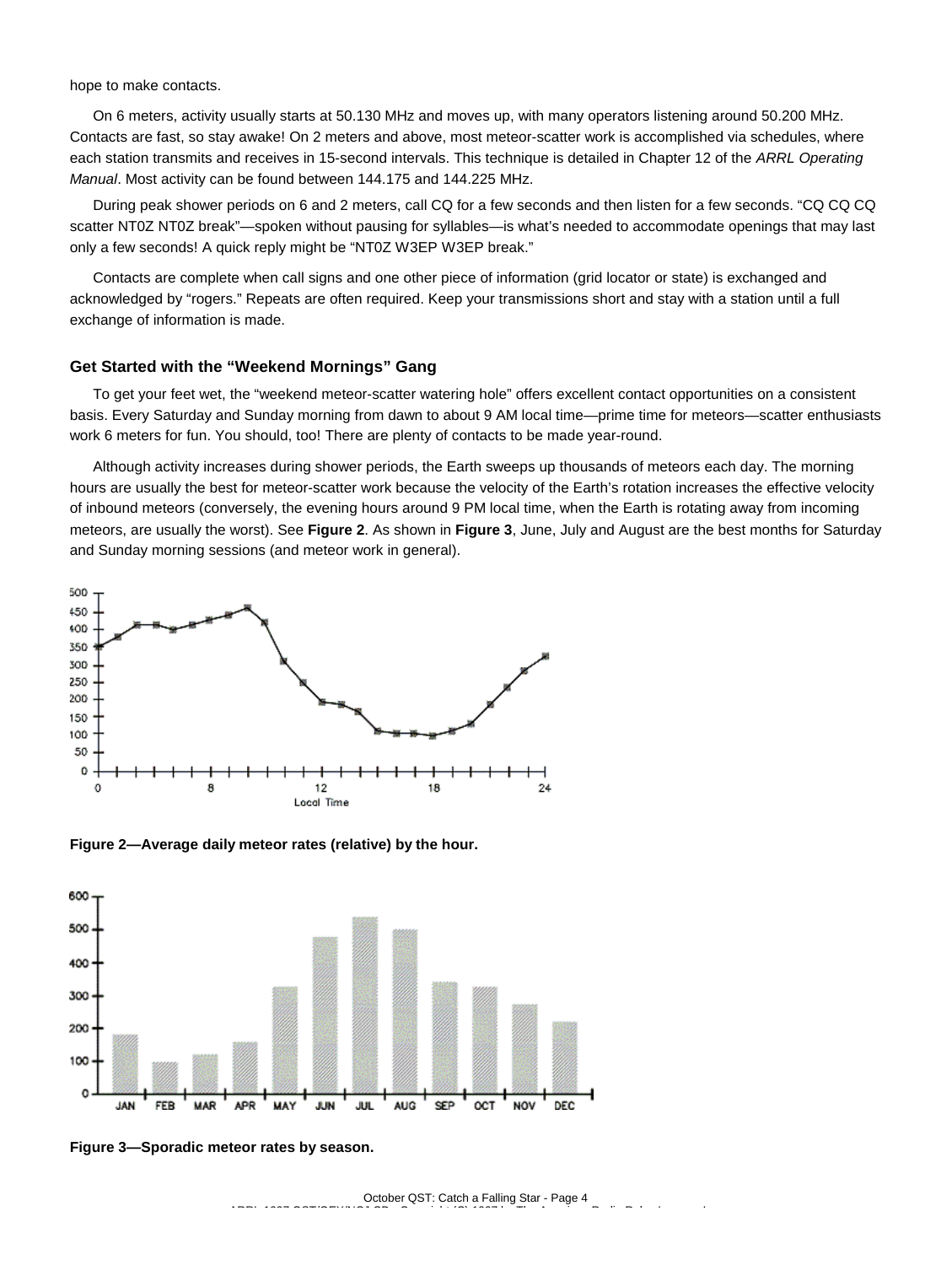## **Awards, DX and Other Goodies**

Because it's sometimes impossible to discern meteor-scatter propagation from tropo or E-skip openings, there are no specific meteor-scatter awards per se. That said, meteor-scatter contacts work just fine for other awards or certificates you may be pursuing, including WAS and VUCC. Central US stations enjoy excellent "DX" potential. Several VHF operators have worked stations in all of the lower 48 states without using satellites or moonbounce.

The June VHF QSO Party overlaps the Arteids meteor shower which, unfortunately, tends to be a poor performer. Meteor-scatter propagation usually gives the best boost to the annual ARRL 10-Meter Contest, which intersects the December Geminids shower. Even during sunspot doldrums when 10 meters seems totally dead, morning meteor-scatter contacts will put at least a few stations in just about everyone's log.

#### **Resources**

If you're serious about pursuing meteor-scatter work there are many resources at your disposal. In addition to the operating procedures outlined in *The ARRL Operating Manual*, see Clarke Greene's "Meteor-Scatter Communications" in January 1986 *QST*. *QST*'s monthly column "The World Above 50 MHz," hosted by Emil Pocock, W3EP, periodically contains information of interest to meteor-scatter enthusiasts. Try the July 1994 column for starters.

If you have access to the Worldwide Web, point your browser to **http://www.qsl.net/dk3xt/ms.htm** for Bernie Gapinski, AB7IY's excellent list of meteor-scatter links. Also interesting is the list of meteor/meteor-scatter experimenter's links at **http://www.psnw.com/~n7stu/vhftools.html**.

#### **Conclusion**

If you're itching to get involved in one of the more "esoteric" VHF modes, meteor-scatter communications is a perfect place to start. Station requirements are reasonable, and the gear you'll accumulate will be useful for other VHF/UHF work. Besides, if a Leonids storm materializes on some November 17 between now and 2004, you won't want to miss the best meteor-scatter event of your lifetime!

I'd like to thank Emil Pocock, W3EP, for his help with this article. (In my days as a *QST* editor, our nickname for Emil was "noted VHF authority W3EP"—and for good reason!) Thanks also go to the hams quoted in the "Soapbox," whose speedy Internet replies were a big help!

1010 Grove St Little Falls, MN 56345 e-mail: **kirk@cloudnet.com**

#### **Leonid Meteors: Potential Satellite Killers?**

Like the plot of a pulp science-fiction novel, an intense Leonids storm sometime during the next few years—which would easily be the most powerful of our modern electronic era—may destroy or damage satellites (ham satellites included), space stations and spacecraft.

In decades past, when comet Tempel-Tuttle passed near Earth's orbit (every 33 years; the next perihelion will be in February 1998), awesome, apocalyptic meteor storms sometimes turned pre-dawn skies into terrifying, unforgettable displays. These fireworks, unfathomable and frightening to civilizations a thousand years ago, are sought-after events today.

The last big Leonids storm, in November 1966, with its amazing zenith hourly rate of 150,000 meteors per hour, was dazzling by even Leonids standards. It happened, however, before Earth's space age began to pick up steam. Unlike today, citizens in 1966 didn't rely on fleets of communication, weather, Amateur Radio and spy satellites. They didn't launch space shuttles and build space stations, either!

If you think there's no danger—you're wrong. Satellites have recently been killed by micrometeoroids encountered during meteor showers far less active than those predicted for the 1997-2003 Leonids. And *Mir*, the Hubble Space Telescope and US space shuttles have been visibly damaged by debris and micrometeoroid collisions.

What might happen to the manmade satellites now in orbit during a meteor storm 10,000 times more intense than normal—with particle impact speeds exceeding 150,000 miles an hour?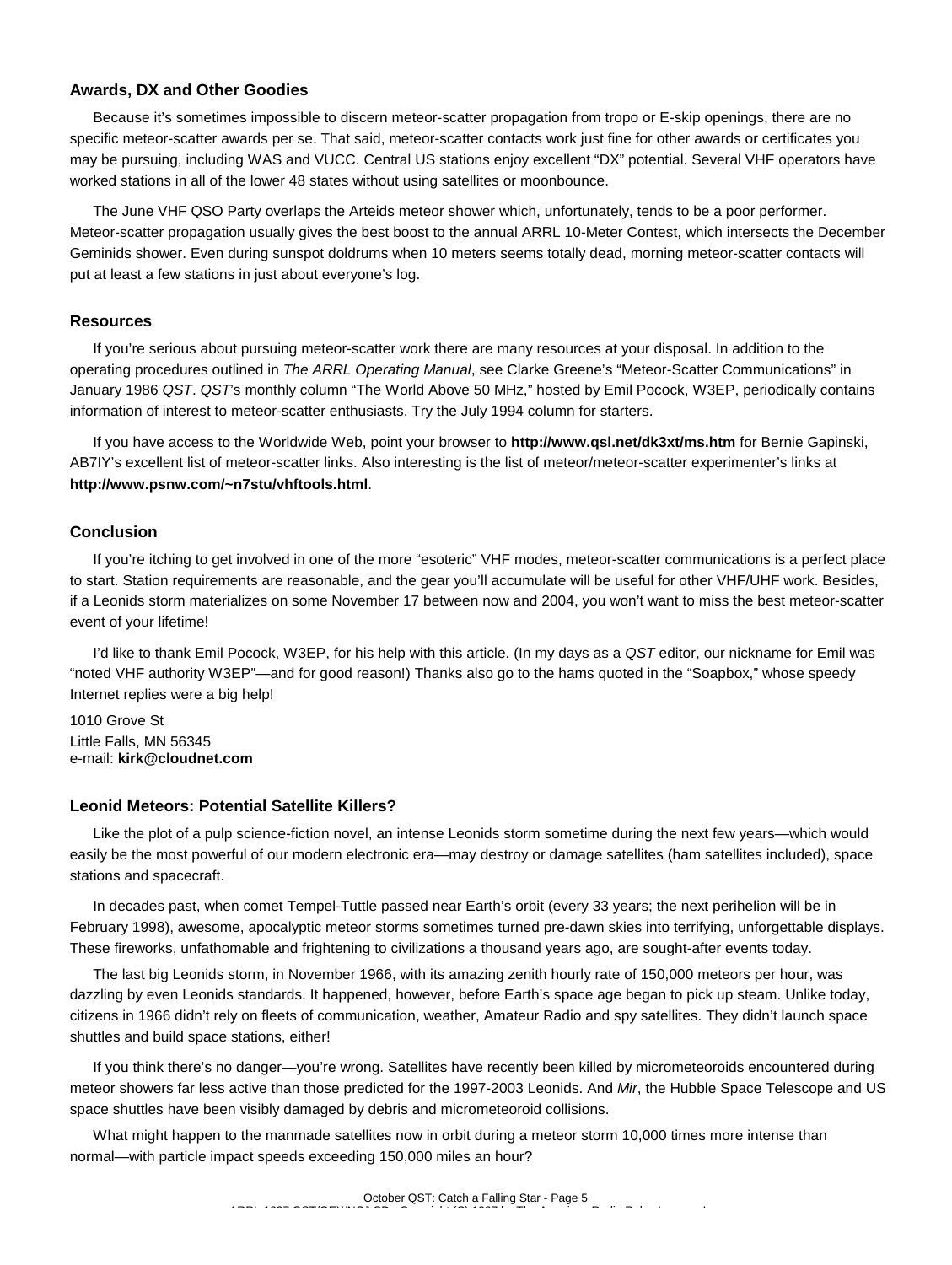What indeed! Those conditions were measured during the tremendous 1966 Leonids storm, and scientists are worried that we'll see a repeat performance (or one or *more* showers of lesser, yet potentially destructive intensity) during November Leonids showers over the next several years.

Physical collisions alone are cause for concern, but a second threat may be even more ominous. Because of the tremendous impact velocities involved (closing with the Earth at 71 km per second, the Leonids are the fastest-colliding cometary fragments known), the highly charged plasma clouds generated by the impacts of even extremely small Leonids particles may be powerful enough to kill satellites that would have been minimally affected by the physical collisions.

# **Death of a Satellite**

Objects in orbit are constantly bombarded by very small particles. Space shuttle windows get "sandblasted" and pitted during missions and are routinely replaced before the craft is relaunched. Long-duration orbiters such as *Mir* have protective window covers to reduce cumulative micrometeoroid damage. The space station *Freedom* will even be armored to withstand the impact of a 1-cm aluminum sphere traveling at 10 km per second.

And while micrometeoroids don't usually kill satellites on the spot, a large satellite was killed in such an encounter in 1993. The incident spurred scientists to study micrometeoroid streams more closely.

The casualty was *Olympus*, a large communications platform operated by the European Space Agency. During the 1993 Perseids meteor shower, an outboard solar panel was hit by a meteoroid. The kinetic energy transferred during the hit spun the satellite off axis and a highly charged plasma cloud "bathed" the satellite and entered its internal structure, causing gyro errors. Ground-control operators eventually stabilized the satellite, but with no remaining station-keeping fuel the satellite was effectively dead.

During the same 1993 shower a space shuttle launch was delayed and the Hubble Space Telescope was positioned so that its powerful optics were aimed directly away from any incoming meteors. Later shuttle missions would reveal that the Hubble's high-gain dish antenna was cleanly punctured by a meteoroid (or orbiting debris), as were several *Mir* solar modules. Whether the hits took place during the Perseids shower isn't known.



**This photo, taken by shuttle astronauts, shows the large "cookie-cutter" hole punched through a** *Mir* **solar panel. It was caused by a collision with a passing meteoroid or other orbiting space debris. Photo courtesy of NASA.**

# **Kinetic Encounters or Plasma Attack?**

When most of us think about particles hitting satellites we tend to imagine *ballistic* damage. Much like shooting a bullet at a target, we visualize meteoroids punching into satellites at tremendous speeds. We might even picture the satellite breaking up or even exploding—like a scene from a Clint Eastwood movie.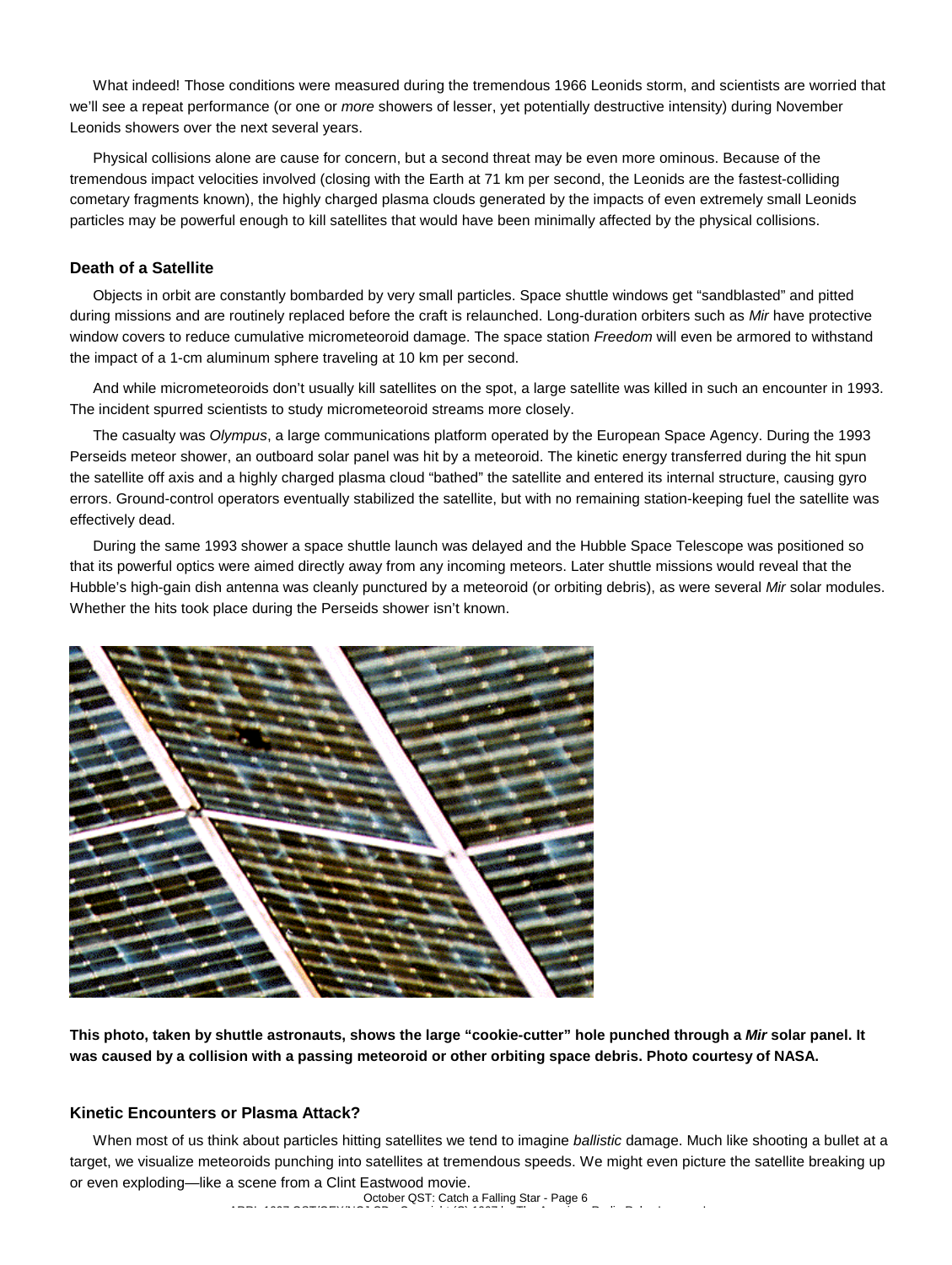Ballistic damage is a pressing concern, especially when even a tiny, speck-like particle moving at incredible velocity can pack as much punch as a missile. A particle's kinetic energy increases with the square of its velocity, and Leonids particles, with closing velocities much faster than those of typical meteoroids, can pack a tremendous punch.

(Unlike most comets, Tempel-Tuttle orbits the Sun in nearly the same plane as Earth—but in the *opposite direction*. When Earth moves through the comet's very narrow debris field, this head-on collision results in a closing velocity of 71 km per second.)

Simple ballistic models make sense, especially when particles hit thick, solid objects such as the main bodies of spacecraft or satellites. This allows the tremendous kinetic energy stored in the fast-moving particle to be transferred to the "target."

Kinetic damage is bad enough, but scientists are more concerned about the plasma clouds produced when superfast particles hit just about anything (such as those that were likely produced in the *Olympus* incident). As scientists are discovering, slower, bigger micrometeoroids cause more kinetic damage and produce less "plasma effect" than faster, smaller particles.

When particles collide at Leonids velocities, the physical matter simply "falls apart" and disintegrates into a charged plasma cloud before the bulk of its kinetic energy can be transferred to the target.

Imagine an Iowa Farm-League pitcher who could throw a baseball so fast that when the hitter smacked it dead to rights with his bat, instead of the cover being knocked off the ball, as in the old movies, the ball literally "poofed" into nothing (a plasma cloud) while the batter corkscrewed around as if he missed the pitch entirely!

The intensity of the plasma field generated on impact varies with the particle's velocity *to the fourth power*. It's amazing to think that a Leonids particle weighing a thousandth of a gram might strike the main structure of a satellite at 155,000 miles an hour and leave only a microscopic pit in the paint—micro- seconds before consuming the satellite's electronic systems in a powerful plasma cloud, shocking it as though it had been struck by lightning!

A second effect of plasma clouds may be just as deadly. If the affected satellite survives the direct plasma pulse, it may still be destroyed or damaged by electrostatic discharges between its own components.

In orbit, the vacuum of space is an excellent electrical insulator. Insulated spacecraft components such as antennas and solar panels gradually accumulate static charges picked up by "brushing against" the continuous stream of solar emissions, much like an airplane that becomes charged by flying ("frictioning") through the air.

Under normal conditions these charges can safely accumulate. But when a satellite is enveloped by a highly conductive plasma cloud, the charged components can "flash over," potentially damaging or knocking out electronic circuits.

At Leonid speeds, meteoroid hits don't have to cause *any* mechanical damage to kill or damage a satellite. In fact, at 71 km per second, scientists think plasma damage may be much more of a problem than mechanical damage.

### **What's NASA Doing?**

NASA is sifting through Leonids data on several fronts and is taking the potential threat seriously enough to delay shuttle missions and critical launches during the November 17 shower periods. And if astronauts are aboard the yet-to-be-launched space station, they will likely be moved into *Freedom*'s protected internal areas or emergency crew-recovery modules during the relatively short-duration peak periods.

#### **The Bottom Line**

Determining the *precise* odds of a spacecraft colliding with a Leonids meteoroid is difficult at best because orbiting structures vary in size, and objects over different parts of the globe see widely varying particle rates.

Using 1966 storm data, scientists calculate an impact probability of approximately 0.1% per hour for satellites of "standard area" (10 square meters) exposed to peak-rate particle streams. Many satellites are much larger, especially when their solar arrays are exposed to the stream.

An impact probability of 0.1% per hour doesn't sound all that risky, but when you consider that a satellite of standard area normally has a 0.07% impact probability *per year*, the meteor storm figure stands out. The space station *Freedom*, with an exposed area of almost 500 square meters, should experience an impact probability of about 0.5%, with a maximum risk of 1%.